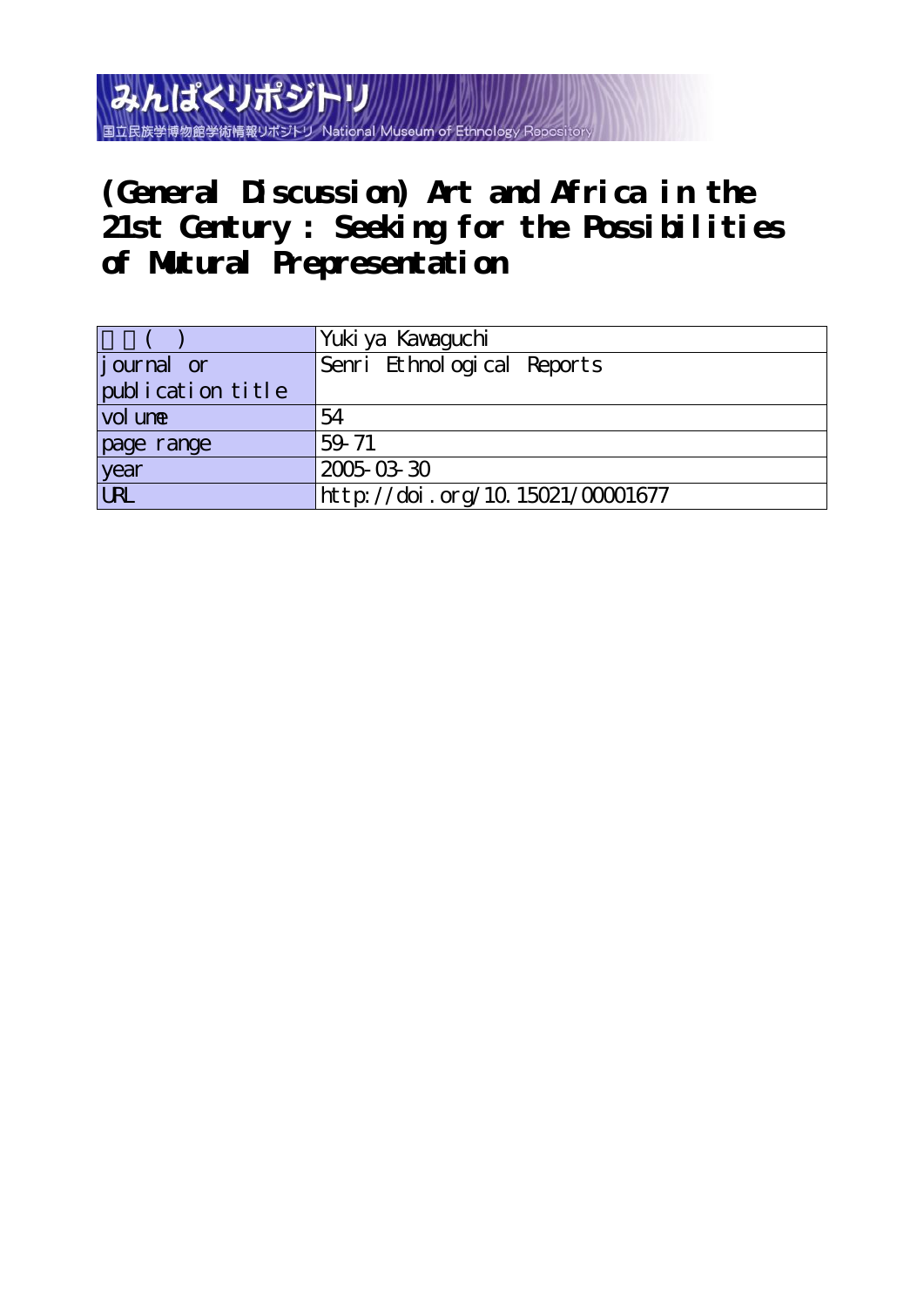# Session 3 (General Discussion)

# Art and Africa in the 21st Century: Seeking for the Possibilities of Mutual Representation

### Coordinator: Yukiya KAWAGUCHI Setagaya Art Museum, Japan

# KAWAGUCHI

 About five minutes only can be given to each of this session's special panelists to explain the situations in their native countries. One participant from Ghana was unable to reach Tokyo due to flight trouble, so we'11 ask the remaining three participants who were scheduled to speak.

 First, Ms. Nicodemus, who has been outside Tanzania for 20 years. Let me start first by asking why she left Tanzania.

# **NICODEMUS**

 I left because I fell in love and ended up in Europe, and there is nothing more to say. Now I am too selfish to return, you could say, because of the undeveloped infrastructure there that would keep me from being able to do what I most like. My writing on art does reach Africa, and hopefully Tanzania as well.

 What is today known as Tanzania is comprised of 120 different languages and the peoples who speak them, held together by the official African language of Swahili.

 Tinga-tinga paintings, now a brand, were cited as always being a hit with Western tourists. Tinga-tinga is a type of popular work using bright colors on small panels. This is one of several

different well-known tourist art forms in the Tanzania area. The tourists who buy these have rather prejudiced perceptions of Africa as being primitive, Nevertheless, that the affair turns a profit is of interest. Thus Tinga-tinga was exhibited in Paris as if it were the national art of Tanzania, though it is not.

Tanzania has been late to take up the subject of modern art. The socialist policies of the recent past did much to relieve the severest of poverty, but did not have the same cultural priorities as was seen in Senegal, for example.

 As fat back as the 50s and 60s, modem Tanzanian artists did engage in art activities. Much of these activities have taken place outside of Tanzania, e.g. in Uganda and Kenya. The art activity that followed upon independence in Nigeria and Senegal was not witnessed in Tanzania. Westem-style oil and water color painting and sculpture were seen early on as recreational activities for expatriates.

 The country is today among few in southern African countries offering B.A. and M.A. programs in the arts. Until recently, art students had to travel as far as to Nairobi or to Kinshasa to study visual arts. But these tardy improvements in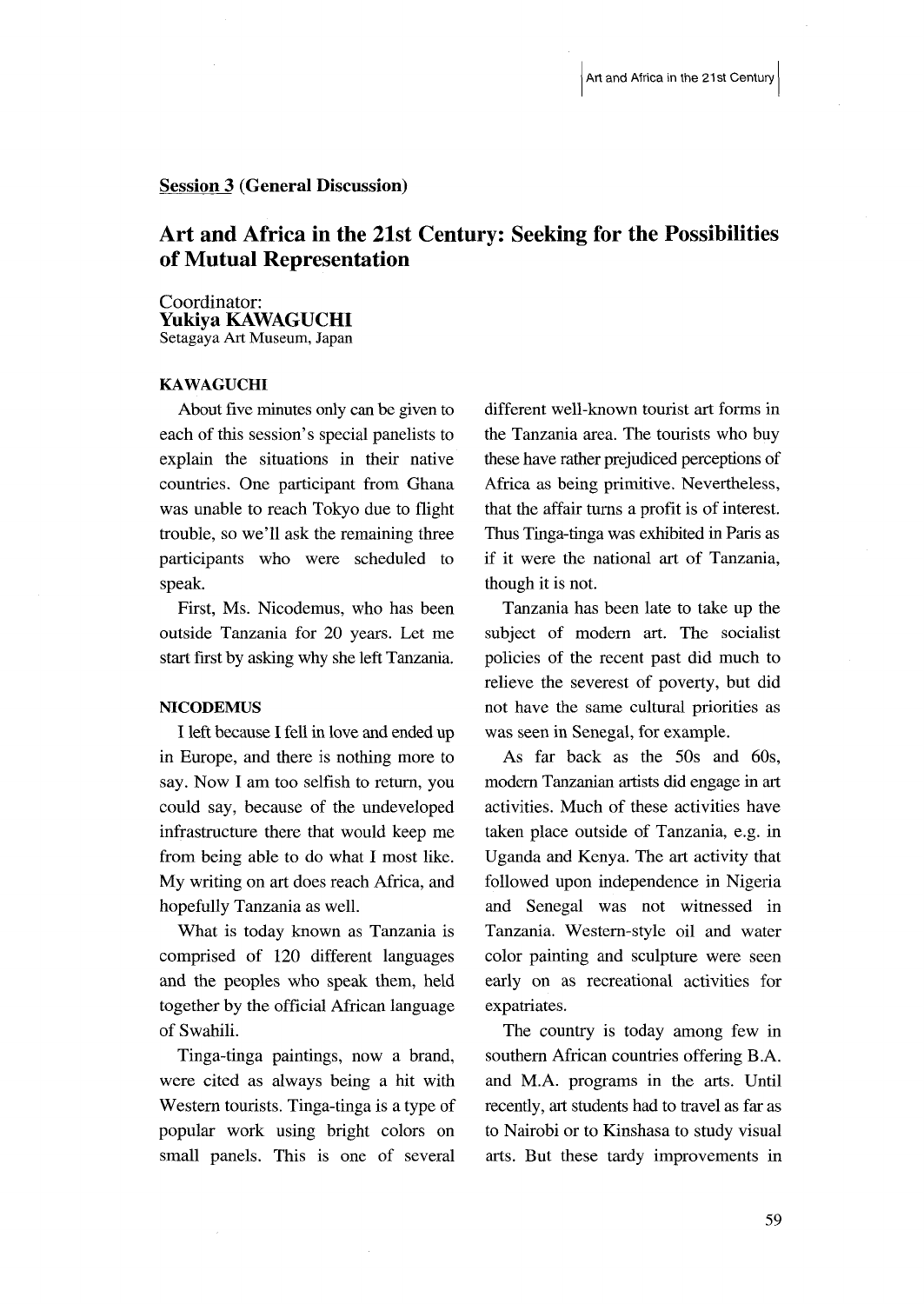policy have not yet left traces of informed modern Tanzanian visual art that regularly garners attention. Basically, Tanzania does hardly exist among the known locales for modern African artists. Thank you.

# NAGAWA

 My formal education was entirely in Uganda, until I went to the U.K. to study for an M.A. in curatorship. The following is how I perceive Uganda.

 Uganda does not contain all of its artists. Many artists and art professionals are working outside of the country. Art and its stmctures are located in and around the capital, and therefore artists tend to live there. One national gallery and a handfu1 of private galleries exist in the capital.

 Before the breakup of the East Africa Community, art students from the whole regjon studied here. These early students of the 1950s went on to become art teachers and respected artists.

 Let me show some slides; pottery created in traditional methods, ceramics fired with modern tools, and modem art by a native Ugandan, and by Ms. Nagawa herself.

 Patronage of the arts is almost totally limited to the expatriate community, though only a few of these people will buy art. And even those few are not necessarily dedicated art lovers, desiring nothing more than decorations or souvenirs. Such a market was cited as troublesome.

 The government's only support to the arts is in a minute role by providing a building for a national gallery, but no funds to run it. Therefore the national gallery ends up operating like a private gallery to survive.

There are no government artist grants. The funds conspicuously advertised are for the Universal Primary Education as well as the security system along the country's borders.

 The other important support structures for the arts are nonexistent. However, certain art catalogues are beginning to appear with critical writing included. As fat as I know, I am the only professionally trained curator, per se, in Uganda, except for an Israeli Rebeka Uziel who for five years visited occasionally to do projects with the Makerere University Art School.

What is the color of the future? How can we see where we're going? On the positive side, communication facilitiesespecially phones are improving. Therefore internet connections can be found, though mainly in urban areas. And there are closer links between artists with the spread of mobile phones.

Of the four private galleries in the country only one is owned by an Ugandan.

 The "brain drain" is slowing. Artists are getting involved in art projects outside of the country.

 We the artists and intellectuals in the country have the responsibility to mend the holes jn the art scene. Overal1, I believe the color of the future is bright.

### KAWAGUCHI

Thank you. I'm happy to hear that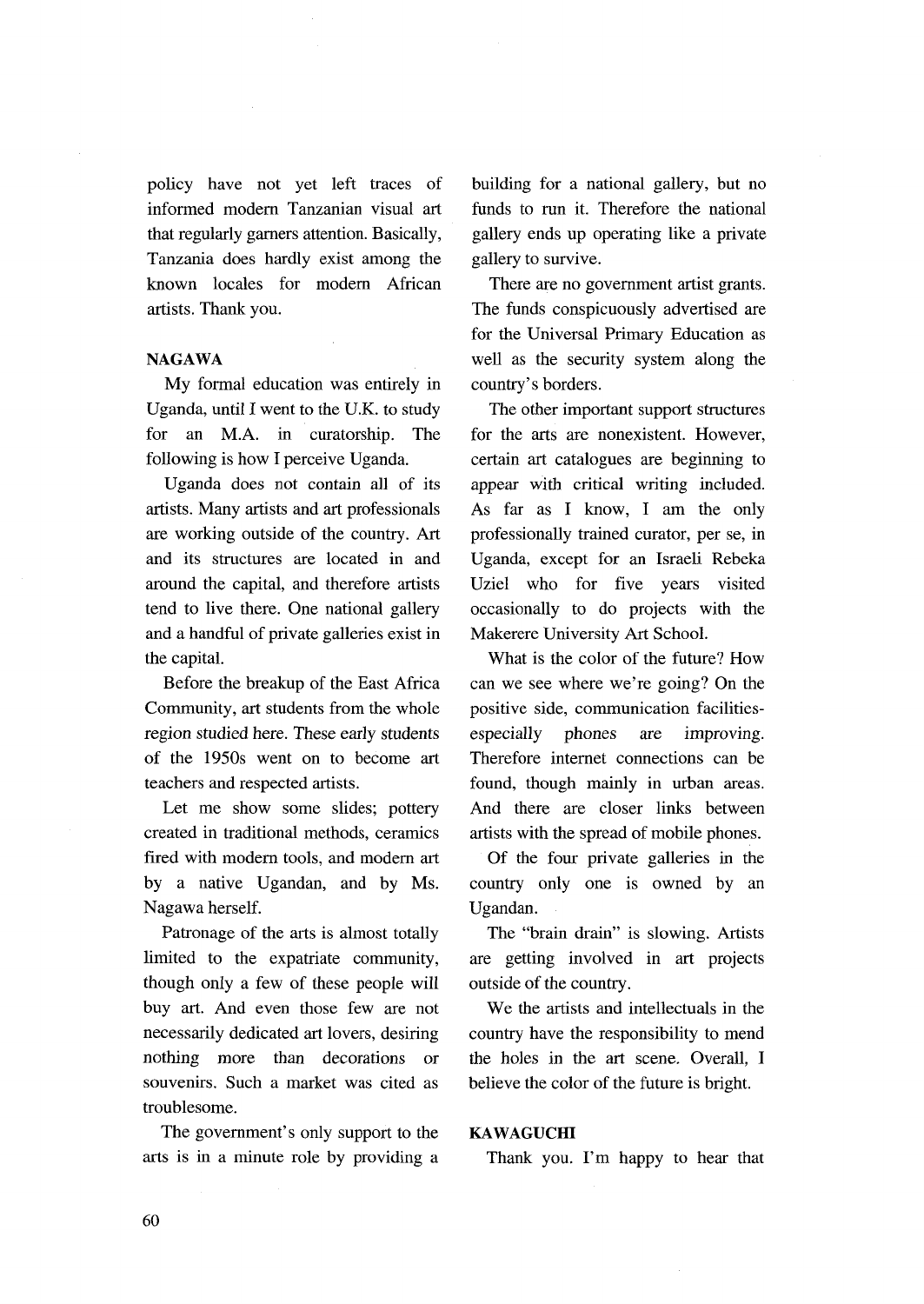positive, good news at the end. And now let's hear from the third speaker, about the Ethiopian situation.

# **BEDIMSU**

 Historically, Ethiopia was attached to both the Mediterranean as well as Eastem civilizations. In the time of Marco Polo, Ethiopia had trade relations with India and China. Christianity brought change to the country. Strong political and religious links existed in the l5th century. This gave rise to "Magic Scrolls," an art forrn born from the European religious connection in the country.

 Even though the direction of art took place in the distant past, they have an effect to day on modern art. Christianity was accepted as the official religion, and the making of monolith churches did not cease. The churches feature special architectural aspects. For example, the sanctuaries in these churches are always square, while the outside walls are rounded. With European monks, paintings were introduced in Ethiopia.

 Many Ethiopian artists trained in European art academies. In 1957, a fine arts school was finally founded within Ethiopia, giving birth to stronger art awareness within the country. The establishment of the school stands as the second turning point for art in the country.

 In the future, the main deteminant factors for growth in the Ethiopian arts are the political and economic stability of the country as well as the world. Thank you very much.

### KAWAGUCHI

 Moving on to the main discussion, we outside Africa show little interest in the contemporary arts, as was pointed out in the morning by our African colleagues.

 If there is modern art in Africa, then what is its relation to "authentic" African art? Then the issue comes up as to whether that art is authentic or not. African participants are asking us to discuss modernism in Africa, which has been ignored, so let's start the discussion.

# **IKWUEMESI**

 Modernism is as much an issue of nomenclature as anything else. The question I always ask is, in what context is "contemporary" measured? Is it something bound by time? If it is bound by time, what time frame can we use to talk about "contemporary?" In Nigeria, for example, back in the 1920s, there was a Nigerian artist who was trying to paint like any European artist. I mean, the late Aina Onabolu. He pursued nationalism not from a political angle, but at a creative level, through his naturalistic paintings. Is that where we want to begin to look at "contemporary," or are you talking about a timeframe of only 20 or 30 years going back from now? Such issues (of nomenclature) are offered overlooked in the study of African art.

 When we say "modern," we imply artists who had a Western-style education. That is why we need to look at who a modern African artist is, and how we can begin to fix the fact that we have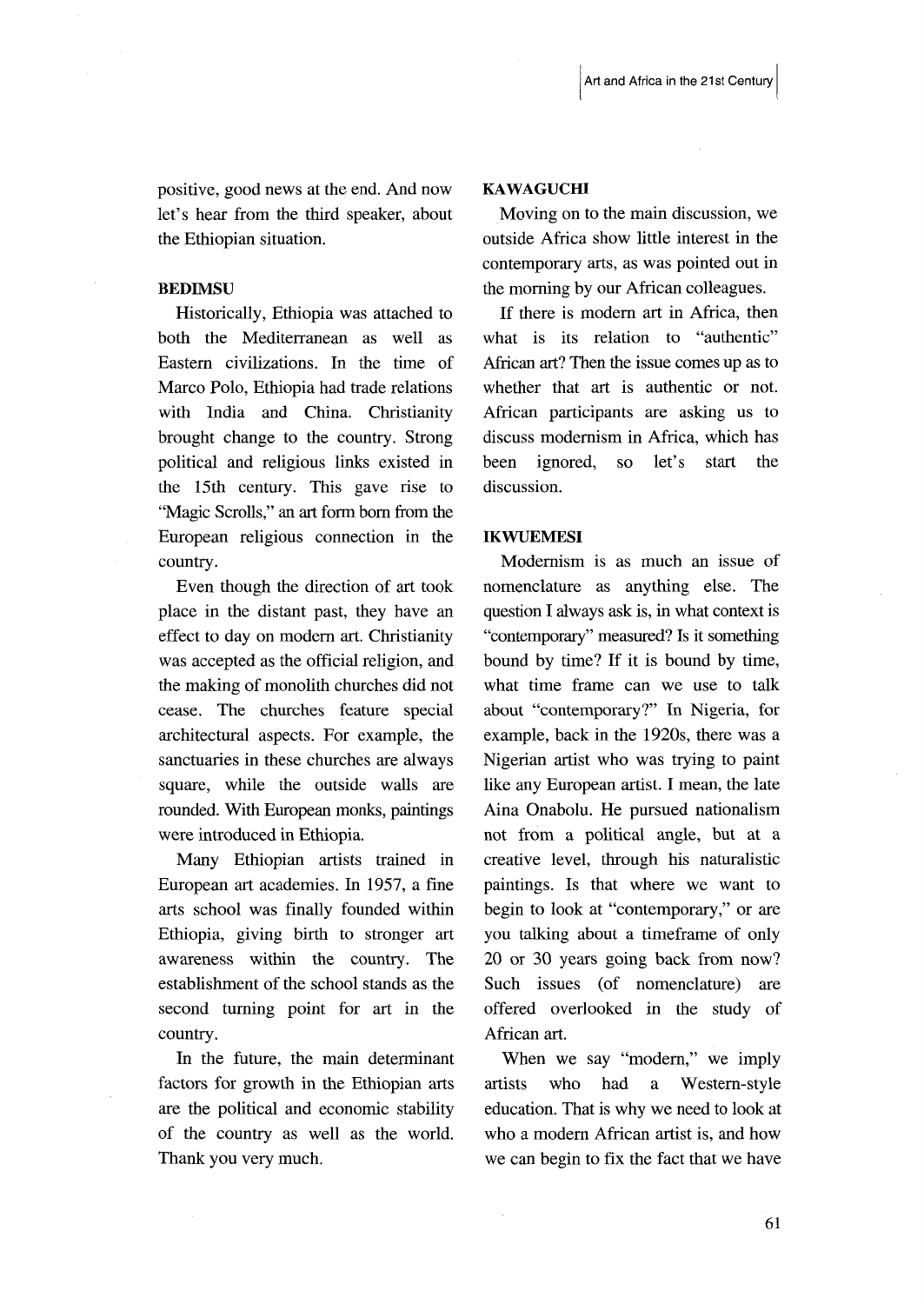not tried to articulate the history of African art. I refuse to talk about "traditional." "Classic" art is a much more reasonable term. Traditional is really a continuum. So far, no one can say where it starts and where it ends. It is part of the by-product of anthropology. African art scholarship must move beyond the dictates of anthropology.

# KAWAGUCHI

 It would take a lot of research to accomplish that worthwhile goal.

# **NICODEMUS**

 History is always under consrmction. Why can't we use the same art historical methods in studying African art? First, when did the paradigm shift occur? So far, my research suggests that we can start with the Aina Onabolu. When Picasso was appropriating from classical African art, Onabolu in Nigeria was appropriating from European academic realism while establishing a new art paradjgm in Africa. Both created something new out of what was seen as passé. Onabolu did not initiate the new way of seeing because it was imposed by the European colonial masters but as a revolt against their thought that Africans could not produce fine arts. He took it upon himself to educate himself and also to introduce a new notion of art in his society. He was not acting out of colonial guidance. On the contrary.

 Knowing this, it should be researched who the other artists were who later on followed his example in different parts of Afirica. Who were they, where did they get their infiuences, when were art academies established, how did they function, who studied there? And when did the students "revolt" against the schools's style as always happens in art academies...<br>What is lacking in African art history is

written documentation. Art scholarship exists in Africa, but it is "patchy." An effort needs to be made by trained professionals to document what we have as evidence concerning art.

Scholarship on African art history needs to move forward. If it is done by Africans is not the important thing. It is difficult because of the lack of financial resources for this research. Africa is becoming poorer and poorer. Its future is less bright now in this respect, perhaps even worse than when I was young.

 Africa has come to the stage where something resembling a stable middle class can be seen. This is where an art public might emerge. As we know, people start to value art when they have "surplus," and now there are signs this will occur.

 Art schools have existed for some time on the continent, but they have been constantly neglected by the West and not been assisted because they are not perceived as "authentic" entities. That issue cannot be addressed by Africans alone.

### **KAWAGUCHI**

 Africa should write its own history too, and international assistance should be given to that scholastic effort. But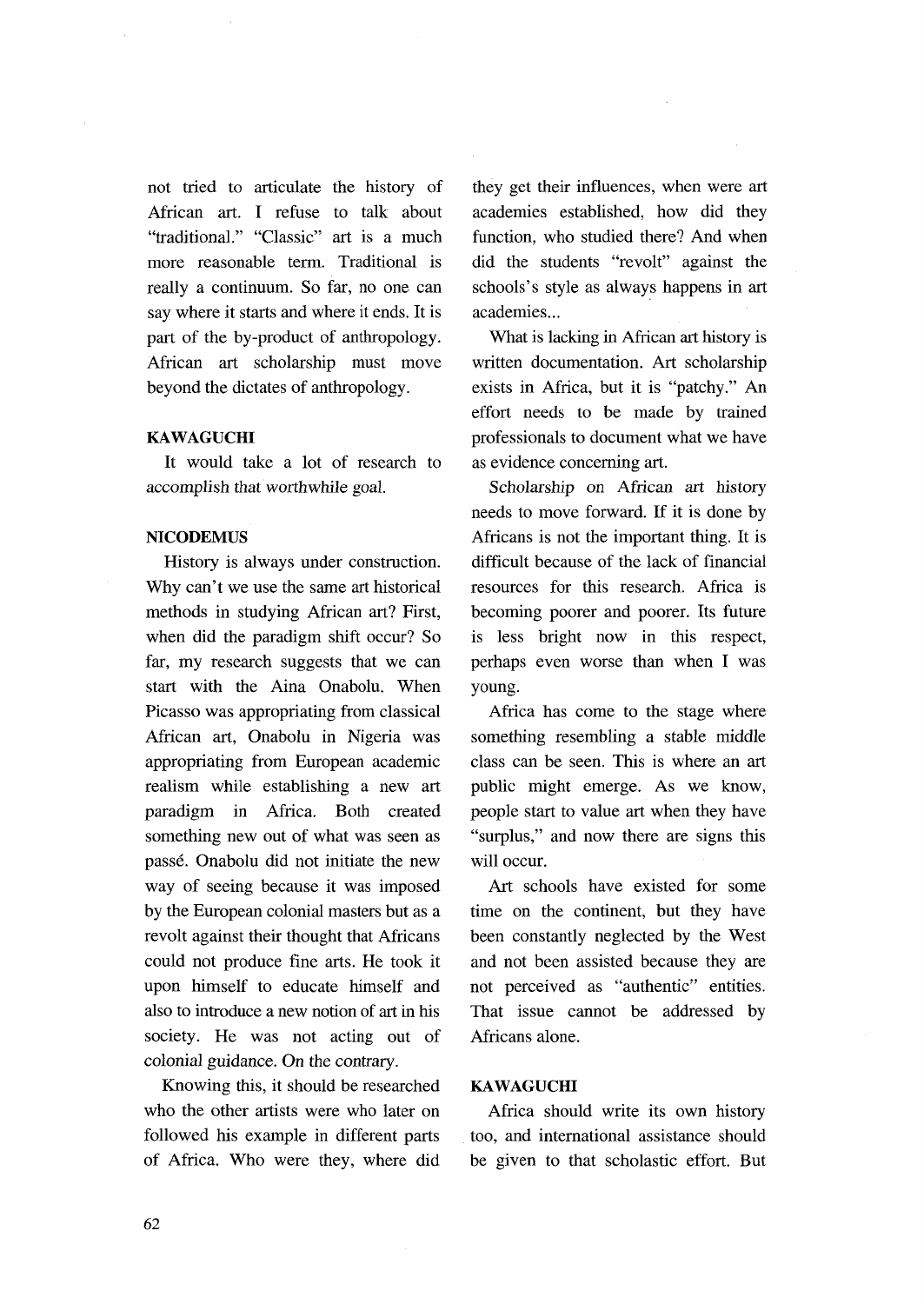poverty has exacerbated the prospects for a bright future.

 Let me now ask what poverty specifically means here, because this moming we mentioned terrorism and seemed to agree that terrorism comes from poverty (being marginalized).

# **NICODEMUS**

 It's difficult to describe, but by poverty, I mean that in general people do not have a good roof over their head, they can't have three meals a day, go to school, or drink clean water. That is how I would describe poverty.

# BUHARI

 I see poverty as a political product. As a Nigerian who speaks from a somewhat privileged position, I think that we need to take a look at viewing chailenges as stepping-stones to success, as I believe a Chinese proverb states, and Ieave the cycle of complaining.

### **IKWUEMESI**

 PoVerty is not necessarily material. People on the continent are generally poor in vision. We are unable to look beyond our nose to see how we could do better, to see how to make the best of a bad situation. The tendency until now has always been to look to the West for help.

In art, we all want to be recognized by Western markets, but no one seems to be thinking about building a market in Africa so that we could aspire to greater heights.

We should come to a situation where

we should be able to solve our problems with little or no assistance from outside.

### **KAWAGUCHI**

 There may be poverty of ideas as well, which should be regarded as an opportunity or challenge more than a barrier.

 As another question, how would you characterize a brighter future for African art?

### NAGAWA

 The artists themselves might be the first solution. If we begin to address the issues that friends and family and govemment wants to hear, then this will begin to make a change.

### **KAWAGUCHI**

 The importance of Africans helping themselves is obvious.

### **NICODEMUS**

 The key is also education. The African people who have money are so illiterate in culture that as soon as they get money, they buy things from the west. Culturally we are primitive, hanging the same art on our wall as Westerners would collect because they've defined what good taste is. We've bought into that mindset.

**KAWAGUCHI**<br>Thank you. The key word you mentioned is education. Mr. Koloane.

# KOLOANE

We need to pull our resources together, to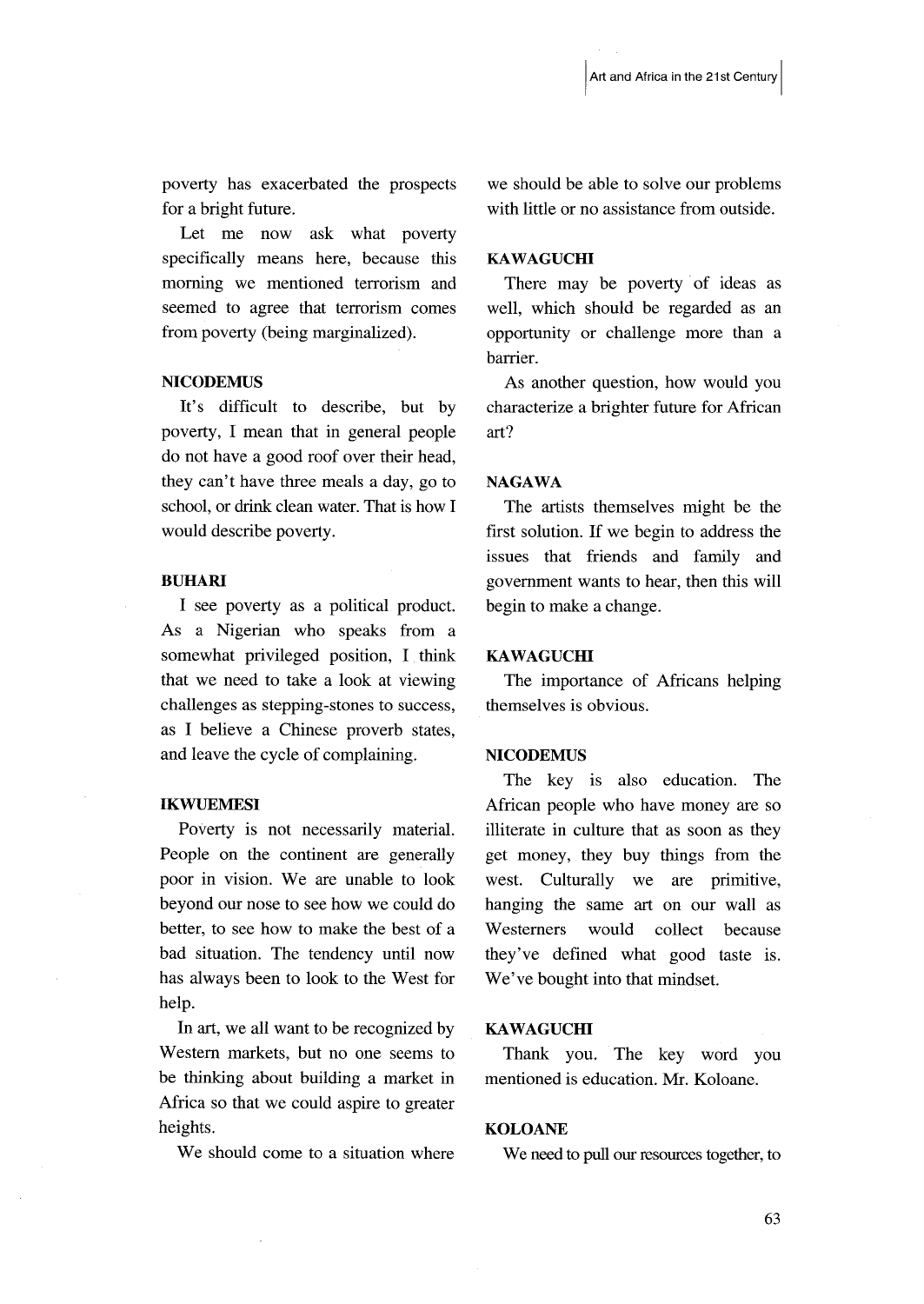do things for ourselves. To make a plan of action after we decide what the most important immediate goal is. We have to come up with regional solutions through understanding and share the choices and. ski11s we have.

# **KAWAGUCHI**

Speaking on regionalism, one symbol of the weak links between African countries is the few number of flights available within Africa.

 So my question is how do you affiect these changes? Do you want to do it through government, through business, or some other way?

# BEDIMSU

 It's hard to talk about the development of art because everything in the country is interlinked. We cannot only discuss culture.

### **KAWAGUCHI**

 Thank you. The same question again. What is the unit for your self-help? The tribe, the community, the country?

### ADEWUNMI

 We must continue to struggle. Our governments have failed us, they are corrupt. We have to do something ourselves. It may take a Iong time, but we have to try. The individuals must take action. AIso to continue to copy Western system of education, which we have now, would be a mistake. It may take a long time, but if we don't relent we shall succeed.

### **KAWAGUCHI**

 In summarizing, governments cannot be relied upon to take care of ai1 societal needs, including those for arts. Western education is failing to accomplish what needs to be done.

 Let me ask what "language" you use when you formulate these concepts?

### **ORCHARDSON**

 I would rather be more positive than what is being stated now.

 In the same way that we cannot talk ahout Africa as one entity, we cannot talk about problems as one consistent factor throughout Africa.

 Africans are resilient. Everywhere in Nairobi, which has its share of insecurity, there is proof of people fighting to survive.

 In Kenya in 1985, the government made arts and crafts a compulsory subject at primary level. Since then, interest in art has spread to remote areas where schools don't even exist. Or if a library exists, for example, books may be carried by camels. But the effort is still made by all, because we al1 take the same exam.

 I like the idea that my colleague said about viewing all of the country's art in a collage. Let's call it post-colonial art or modem art. Developments included artists who practice in more na'ive styles, others who practice in the abstract, yet others who are representative. I would like to see this as dialects with accents, pinpointing where our developments are.

Africans do think; we are not culturally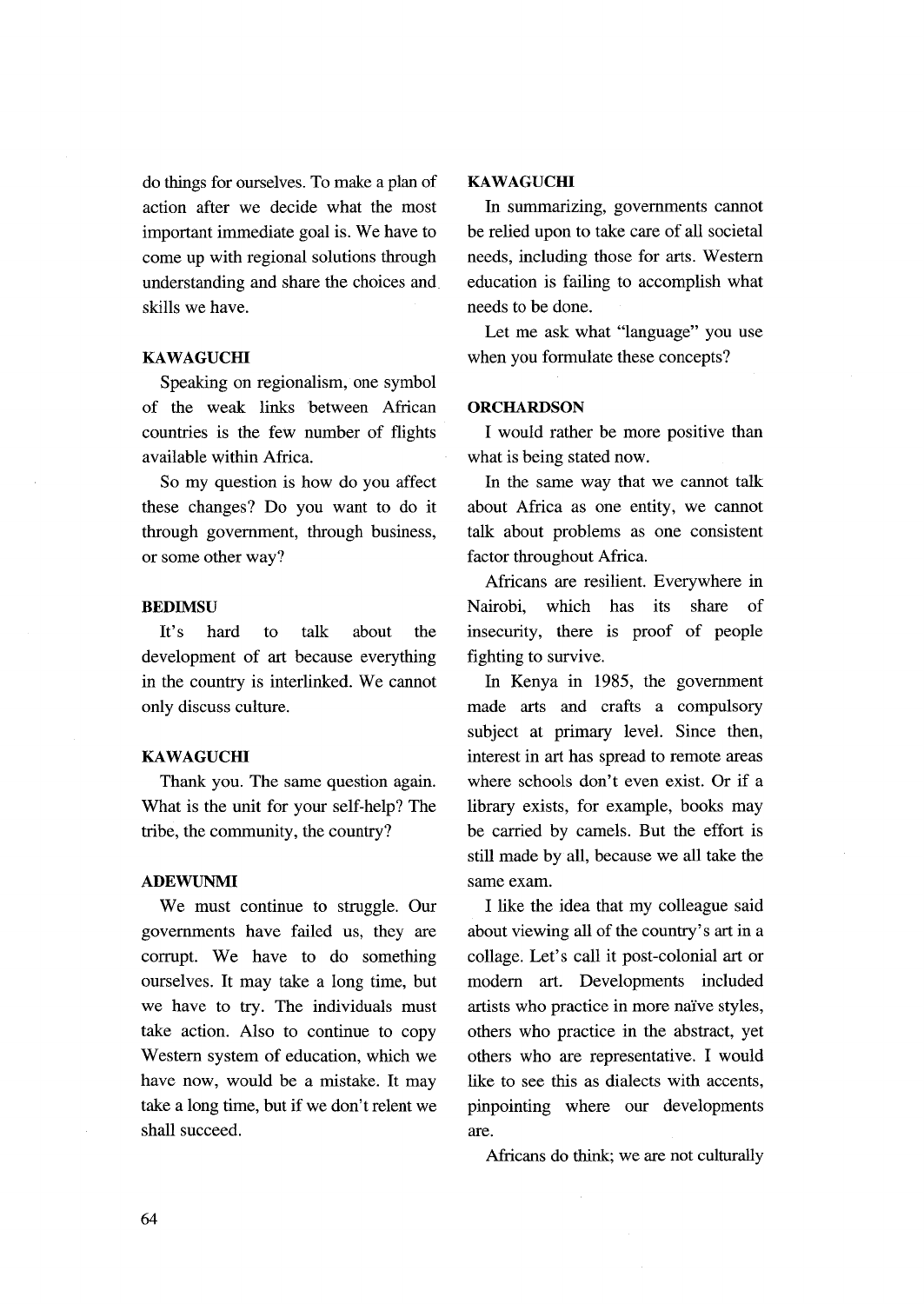ignorant. We know what we want. But economics does play a 1arge part, as my colleague said, if for nothing else than to be able to buy art supplies. People know how to survive in a market in which art supplies must be bought, and those art supplies are imported.

 It's important to recognize and be thankful for the contributions that have occurred before to help us document our own culture, by ethnographers, collectors, etc. Because I've seen African art abroad more than at home, I can be glad that it is at least somewhere in the world.

# KAWAGUCHI

 African people indeed have a resilience and power that no one denies. If that power is directed carefully, things may change. It is not that African countries need a huge volume of assistance from overseas.

 Yukichi Fukuzawa quote recited: people without a sprit of independence will not be able to think politically about how to improve their country.

# **NICODEMUS**

 What I'm hearing now is pretty romantic. In this field of art, artists are on the low end of the power ladder.

First, before an object can be identified as art, it needs to pass through a series of stages and to be consecrated as art. The various stages that a work passes through on its way to achieving the rank of art requires a consecrating stmcture of art patrons, of government support, a cultural policy which is favorable towards art, art collectors, critics, museums, private galleries, art magazines... And finally there is the question of quality. Not every object that is produced can be art.

 Unless you have a comprehensive art infrastmcture, selections will be made on criteria other than quality. This infrastructure consecrates a piece into art. The artist is the manufacturer, but one that does not operate on a massproduction level.

 Unless somebody comes to buy the art as art to preserve it, it is not art. It is just an object.

### KAWAGUCHI

 You've explained how important it is to have an art infrastructure. We heard about the necessity for a mechanism to tum an object into art.

### KINOSHITA

This is the topic I believe is critical. You need a mechanism in society to change an object into art. Maybe you could have an African mechanism to do this. Maybe we should have one in Asia.

 But that mechanism seems quite westemized to me. I'd like to put that question out to the other participants. Can there be an African mechanism?

 Japan in the last 100 years has tried to develop an improved infrastructure but is overbuilt with galleries and museums.

# **KAWAGUCHI**

 I think the question is "do you want to be Westem or African?" If African, what kind of African? If that is the gist of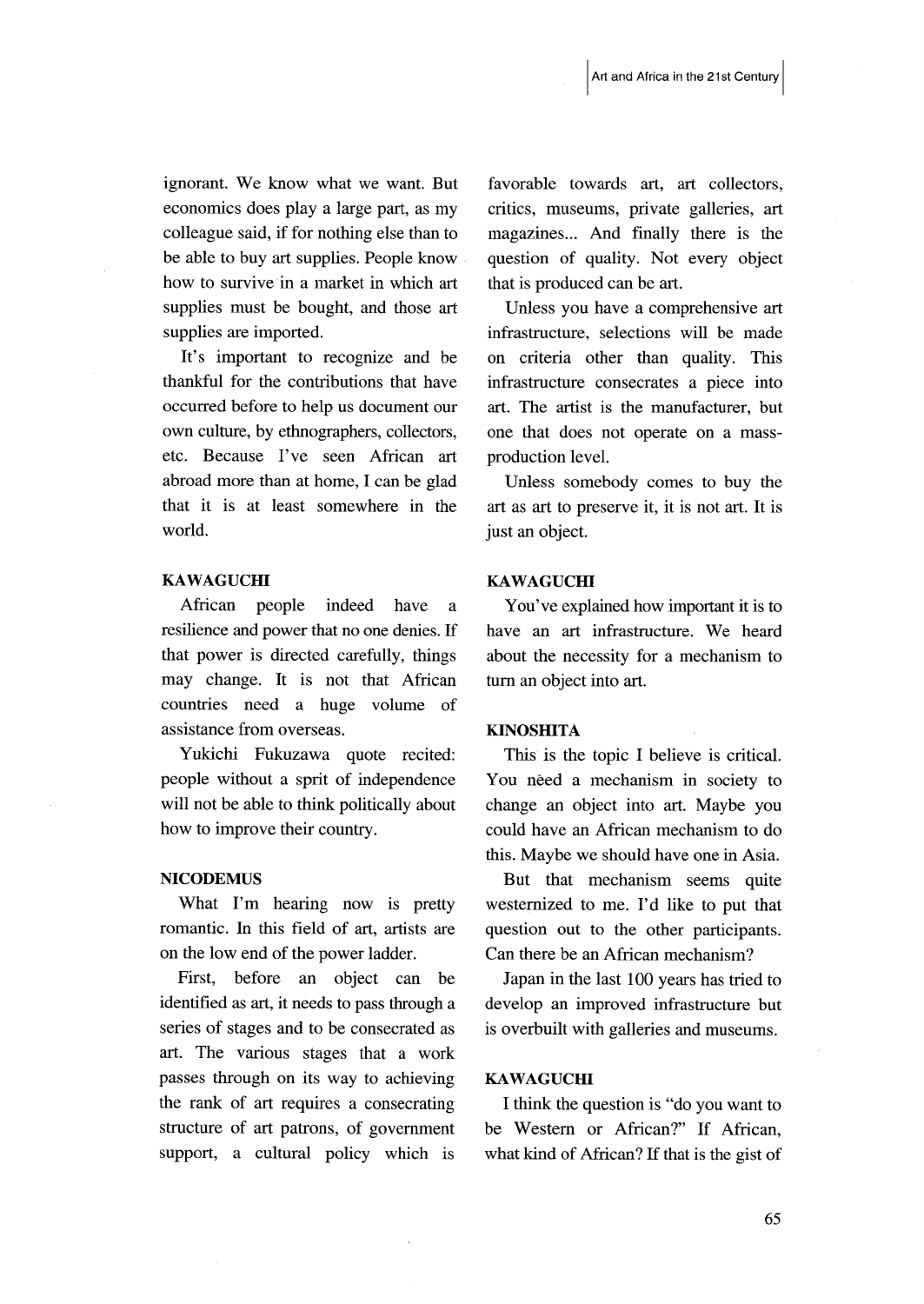the question, then maybe this is a question for Japanese people too, I think.

NAGAWA<br>I must disagree with Nicodemus. I think artists are not that insignificant. I believe they do have power in being the creator, but they choose to give it up. Or, they do know that they can't keep this power by being the maker of the artwork.

I also don't believe you need the full art world structure and don't need to wait to be discovered by a curator from abroad before making a statement with your art.

 If you want people to Iisten, you do not have to wait for a curator to find you. You can use the structures in your own setting, for instance the marketplace, however meager they may be.

### **NICODEMUS**

 You're talking about the populist view. I am talking about the fine arts. Fine artworks require a different consecration process from those of the popular arts, which are consecrated in the marketplace.

 We have different ideas. You take the populist view, while I take that of the fine arts which speaks differently about quality.

### KAWAGUCHI

 This seems to be a heated discussion. But the Japanese are thus far silent. Would you like to make an intervention, Mr. Inaga?

# INAGA

Speaking on what kind of market or system we should establish, I want to make a metaphor with the PC revolution and office automation. To obtain a universal language with which to communicate with people worldwide, we must in a way bow to the dominant operating system. Chinese and Japanese writing characters may not always be compatible, and that is because- the dominant operating system is based on the phonetic-alphabet of 1-bit characters, not 2-bit characters as is required by kanji. In the same way without being connected with a compatible operating system, we are excluded from the dominant art market. So the question is whether we have to rely on a common language when we create art. For example, should we be using a sort of Esperanto in plastic language?

 My question to Ms. Nagawa is as follows: when you choose the "local"  $alternative \rightarrow not$  an internationally recognized code — then what is your marketing strategy to circulate your own artistic creation in that way?

### NAGAWA

We must not rely on the New York art market everywhere in the world.

 I think that you have to speak to your audience. Even if educated at the best art school in Africa, unless someone is listening to you, you're irrelevant.

 You have to know who you want to sell to. Don't wait to be discovered in your small studio. Take your work to the people.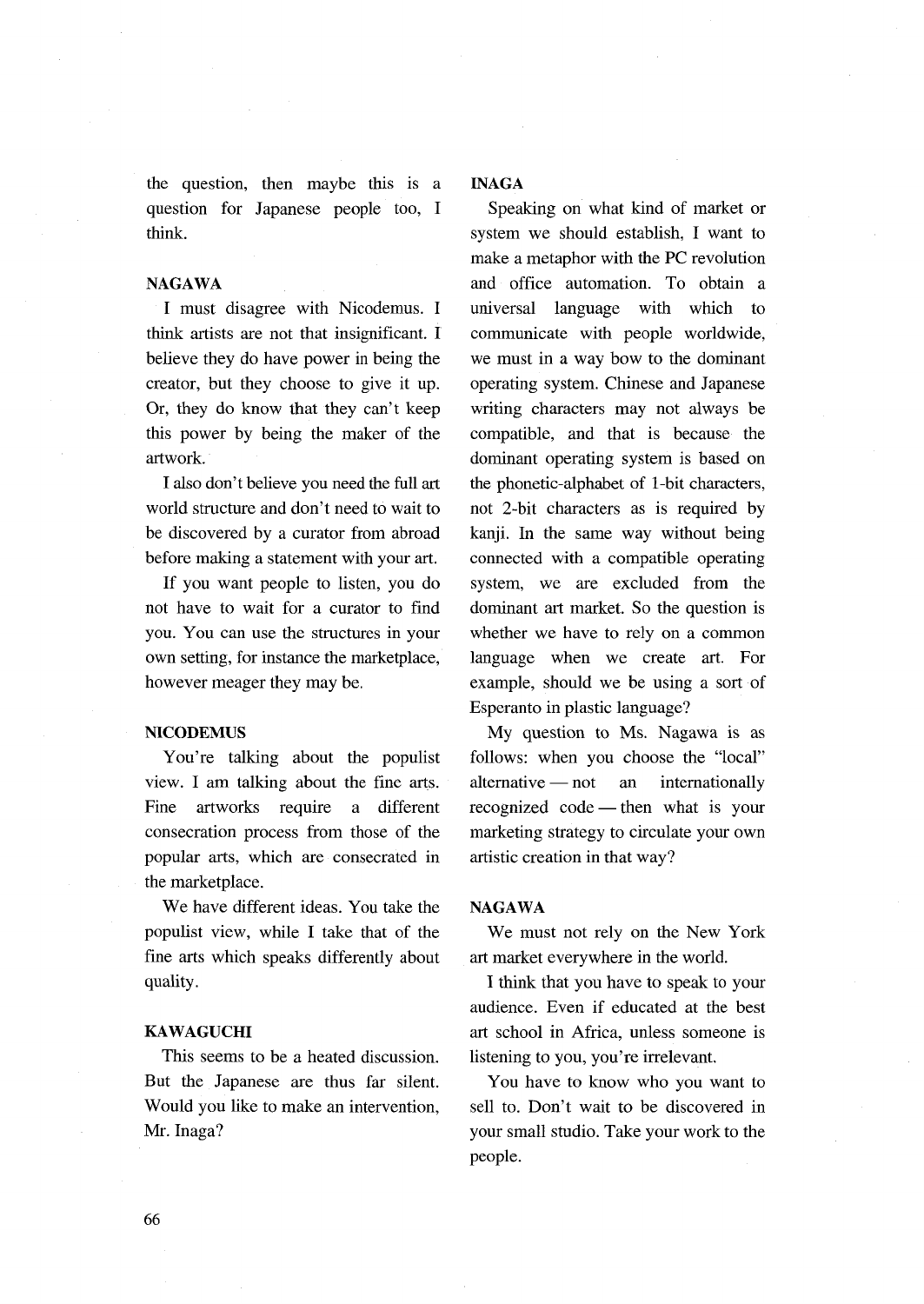### KAWAGUCHI

 I'm sorry to interrupt, but we've been asked by Mr. Inaga how to challenge the champion. I believe that is the question before us now.

 In talking about how to challenge the "Microsoft Empire in art," I realize I'm not supposed to speak this way as the chairperson, but the issue is one of an open system versus a closed one.

 The Japanese matket has been protected by a strong wall of language, unlike the African matket. So how can you fight the empire when you don't have the local matket? This can be called a hidden problem.

### **NICODEMUS**

 The system I talked about was in Africa, not in New York. I'm trying to say that Africa needs the establishing of this kind of system on the continent. I want you to imagine an art infrastructure in Africa for addressing African artists to address. As with Japan, a Japanese artist doesn't need to go abroad to find Japanese buyers, Japanese academies, Japanese critics, etc.

I was simply talking about an art system being able to function as an art system.

RICHARDS<br>With the metaphor of an operating system, remember that people can hack into such a system and turn it against itself. And then there are viruses. So having a system is important, but it is not the ultimate power. The system works in many directions. Along with

this, I wouldn't encourage us to separate ourselves from others, but to recognize where interaction happens is probably the most important part of culture. We have to work together, develop and respect agency at the collective and the individual level. I believe the system in Aftica needs a high degree of hybridity and flexibility. The relational and responsive quality of any system must be maintained, or else you go down roads which end in defensive isolation and worse.

### KAWAGUCHI

 I would like to invite some Japanese to speak.

# TOYODA

 I'd like to ask Ms. Nicodemus a question. You said education is quite important. And you said that education in Africa is sort of westernized. So by promoting education as it is, Aftica could become more westernized. It must have been a sad thing for you to be introduced to African art for the first time by going abroad. I think it is an opportunity to blame the colonialism of Western countries.

### **NICODEMUS**

I am talking about a basic education. About science. You have to incorporate what you need from wisdom of different countries, but knowledge belongs to everyone. There is no African knowledge. Afirican wisdom... Yes! There is no Japanese knowledge. Japanese wisdom ... Yes!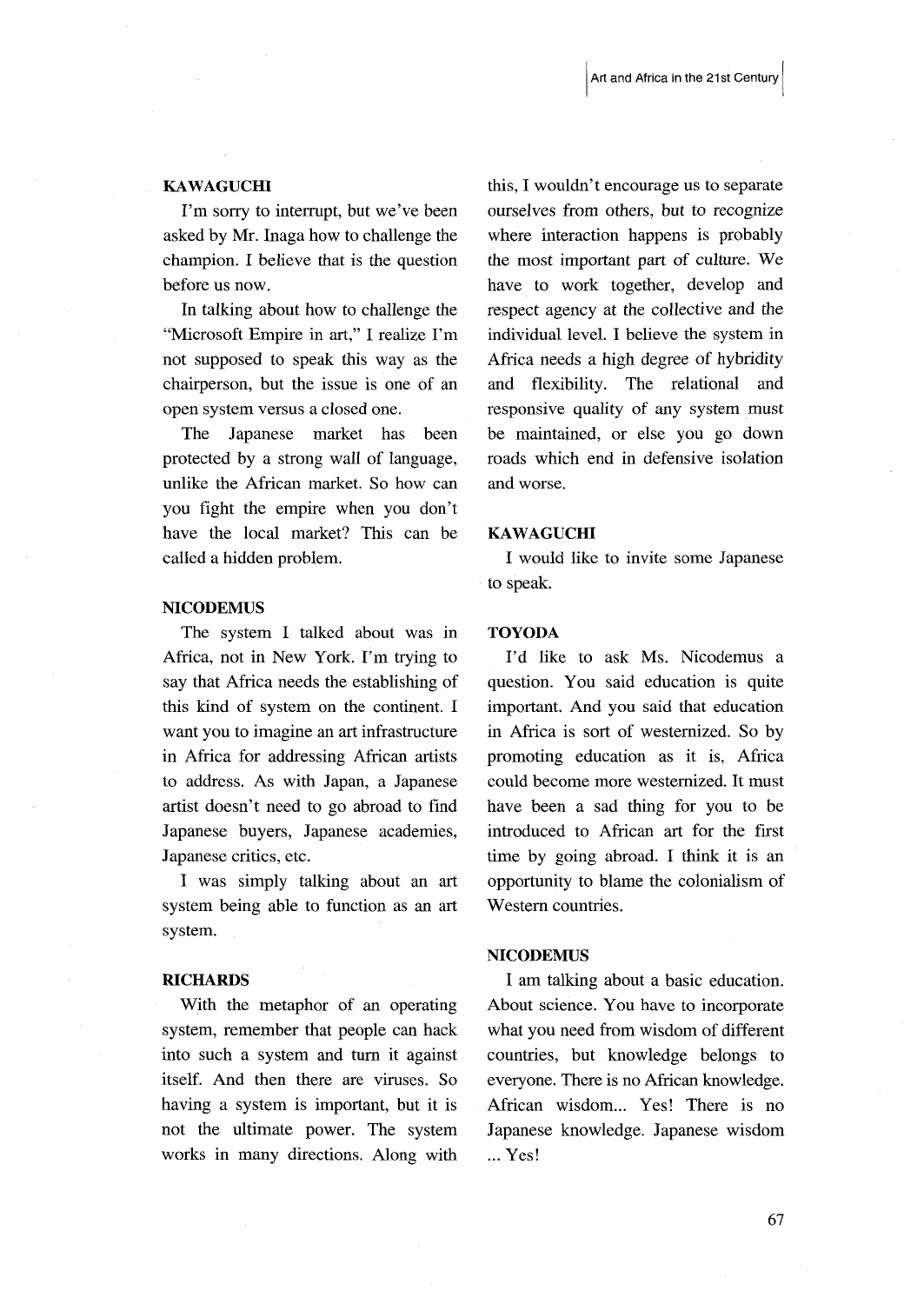If we go back in Japan's history, how much did you appropriate from China, such as the writing? So in Africa, how can we incorporate African knowledge when there is barely any such thing due to the lack of sciemific scholarship? There is African wisdom, and it can be used to understand how to better leam from what is around, the way Japan Iearned during the Meiji era.

 I'm talking about education as it exists today: mathematics, history and so fonh, along with the wisdom of your culture. If science improves, you can extract new knowledge from the wisdom. In medicine, we can see the wisdom of other peoples in the herbs they use. But scientists turned it into pharmaceutical knowledge which can be further developed. The art world is not so different from that system of learning.

### TOYODA

As far as natural sciences are concerned, of course you can accept from the West. But African art has been heavily influenced by Westem anthropologists, as Mr. lkwuemesi told us many times.

### **NICODEMUS**

 The art discourse is another discourse altogether from anthropology or ethnography. There is no reason why a modem piece of art should be looked at from the anthropological perspective or the ethnological perspective. We should know, for example, how a piece of art becomes consecrated as art.

# **KAWAGUCHI**

 Maybe we should invite anthropologists to speak. They have been rather silent so far. Perhaps it is because of the number and the proponion of members in this sort of symposiums.

### YOSHIDA

 Personally I don't distinguish anthropology and art history. It is partly because I have been trained in both disciplines, and partly because from the historical point of view anthropology and art history are two sides of the shield. What is important is to identify and overcome academic barriers and divisions between the two, and thus to find out more fruitfuI ways of viewing the world.

 I've been silent because I'm perplexed about the need for westernized education in Africa. Japan has pursued the Western model of museum systems since the Meiji era. In many ways these systems are no longer functioning smoothly. That's similar to the problem of education, which is basically Western. As is shown by school violence, it is not functioning well now in Japan.

 The institution of the museum has become so powerfu1 that you cannot even criticize it. There are too many links to authority. The people who visit museums must simply accept what is shown by museums. You're not allowed to be critical in any way. Museums have assumed so much power that I struggle to overcome it.

The same is true in education.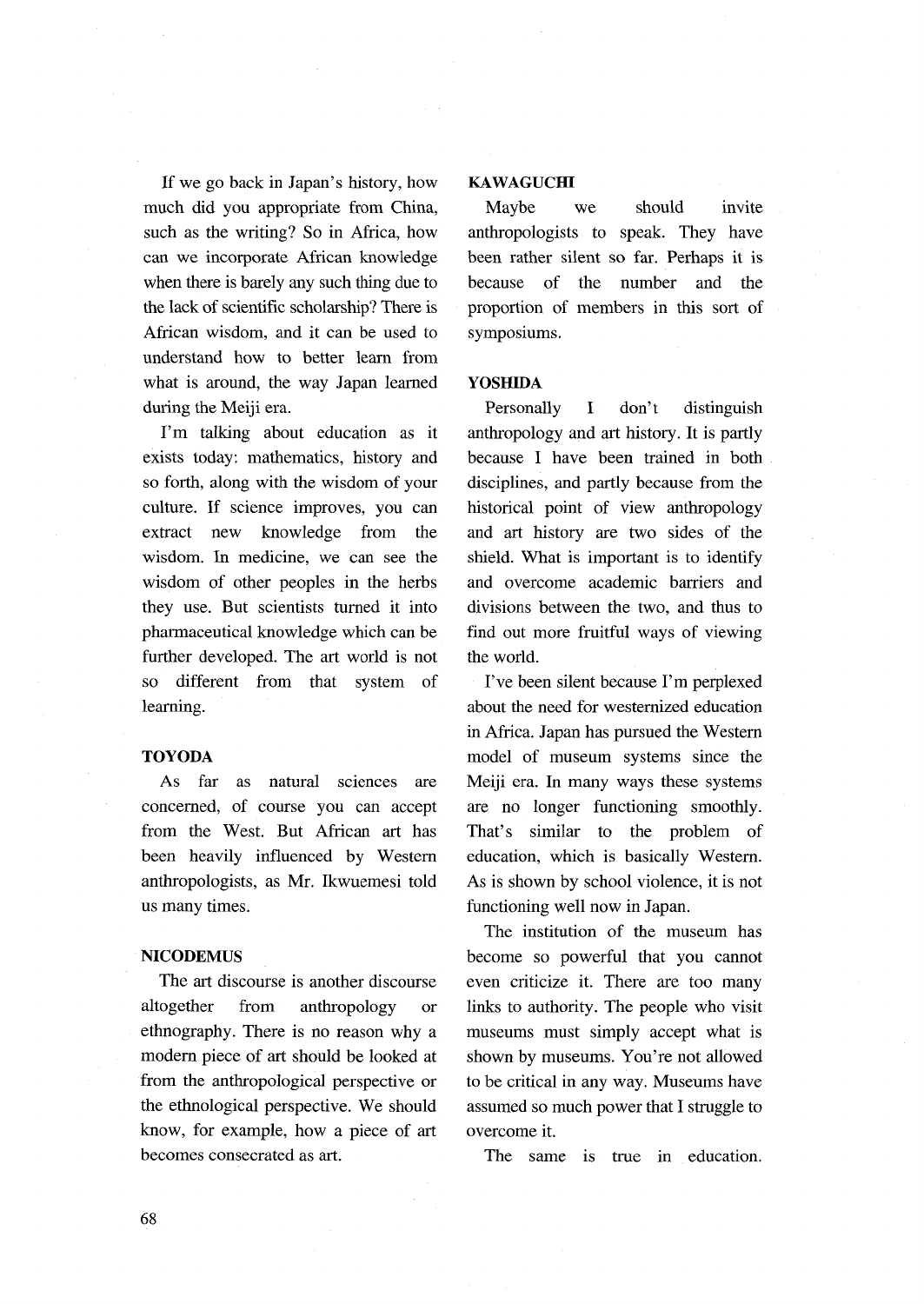Education should be open to anyone, even if it is somewhat westemized. We cannot deny the need for education in Africa, simply because it is westernized. Otherwise, we Japanese have to deny our own modem history. I do believe Africans can even leam from our bitter mistakes in Japan and do a better job than we have, in establishing a good educational system or art support system.

 As for the issue of westernization brought by the modern educational system, that kind of influence is now actually reflected in both art and education in Africa. Since Ms. Tsukada is a speciaiist in art education, perhaps she can comment more on this.

# TSUKADA

Thank you. As for education or a museum system, once it is established, it has a lot of power and authority. These institutions originally come from the Western world, and we continue to ask, "Can we ever get away from the overwhelming influence of the West?" Perhaps Afticans can make a better system than in Japan or elsewhere.

 But I'd like to ask about the empowerrnent of art education. "Empowerment", which leads to reform and change, is the keyword. Indeed the museum or educational system was originally introduced by the West and we dealt with it in a certain way in Japan that may have led to some failures, but we did succeed at adapting it. Through the aspect of empowerment, perhaps Africans can succeed and do it better than we did.

I have a question to the African delegates about intellectual imperialism. How do you deal with this cultural or intellectual imperialism in your educational practices?

### **RICHARDS**

 I don't know how we got to the concept of knowledge being `owned' by a certain culture. It isn't. If we get too preoccupied about who "owns" that knowledge, `proprietary' rights on knowledge, we oniy hurt our own cause. ff someone says they 'own' knowledge, then we must disagree with them. If we think ideas belong only to a particular group, we must think again. Knowledge indeed gives us power. It is possessed in process by all of us as part of the human community, and anyone wishing to patent knowledge as the preserve of a particular group should be challenged.

 About your question, I teach at a university, and we encounter widely different groups of people. We try to do two things in respect of knowledge. Firstly we try and subject current forms of knowledge to criticism, so that forms of thinking which have dominated our perceptions and relationships and in some ways led to our impoverishment are recognized as oppressive. Internal or self-criticism is part of this. The other thing we try to do is to make knowledge that is not obvious and visible to become so; to reveal knowledges perhaps buried and overlooked within our communities and ourselves. I presume this happens elsewhere in the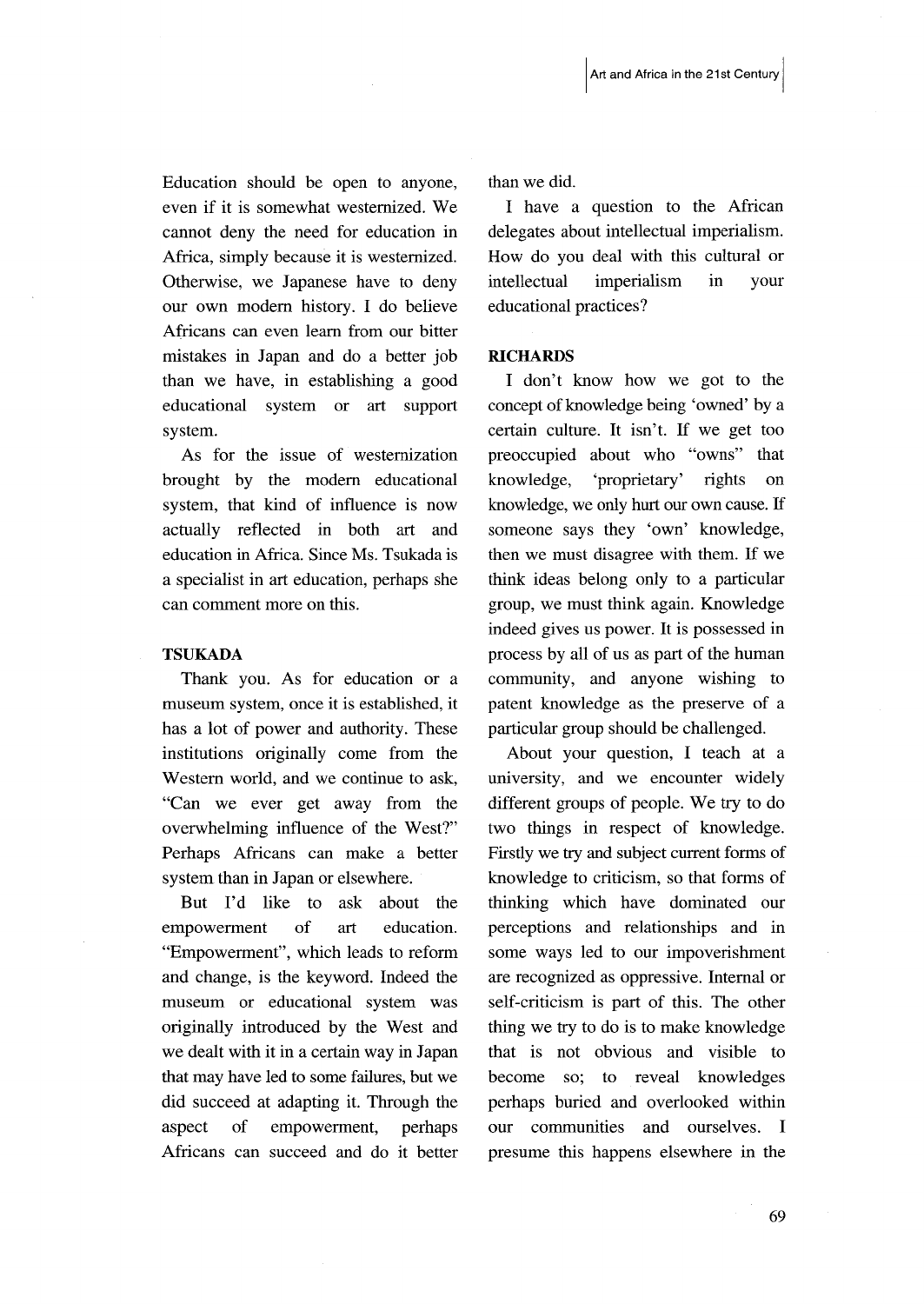same way.

# BUHARI

 I agree with Colin, and I'11 say that at various levels there are problems that need to be addressed. For one thing, we are trying to see that students are introduced compulsoriIy to philosophy. Students may be too focused on their own majors. We want to provoke students to chailenge the things they run into in life.

 In fine art, as we now try to do in my department, we have a course called Development of Individual Ideas. In this course we seek to provoke students to encounter what they are certain to run into in the real world.

 In my last class, I had students pick up everything on the ground, and then try to use those to recreate the world around them. First we want to remove them from the conventional campus, and ask them to address the issues that deai with them.

### **KAWAGUCHI**

 Thank you. Institutions also wotk as media, by amplifying certain knowledge. Perhaps we can amplify and transmit these things at a louder level.

# INAGA

 I made a proposal about a sort of refusal to participate in media circulation. Colin Richards added another possibility to become a vims that has the function (attribute) of destabilization in media circulation.

Another possibility for an artist is to

create an object we do not know how to use, something inconsumable or which we cannot deal with.

 Mr. Buhari's lesson plan was very interesting, and is an example of making students grasp the realities around them.

 In talking about media, I made a proposal about the refusal of the current modes of media circulation. I would like to ask again to our African participants what Ms. Tsukada has asked, because I think there is a point of confusion as for the role of media and education.

### BUHARI

 What did the young lady from Setagaya say about education? Could you repeat the question?

# TSUKADA

 I wanted to know what kind of empowerment methods and mechanisms you are using now.

## **IKWUEMESI**

 We've been talking about African history here. When I was doing my B.A. studies, I studied European masters, as must so many Africans who study art.

We are not empowered to talk for ourselves as a people and as artists as long as the art curriculum looks westemized. Some young artists who do not even know who has created what. We cannot talk about indigenous history, by African historians or not, without knowing what traditions they come from. We should be concerned as Africans to see that the same European names come up over and over again in